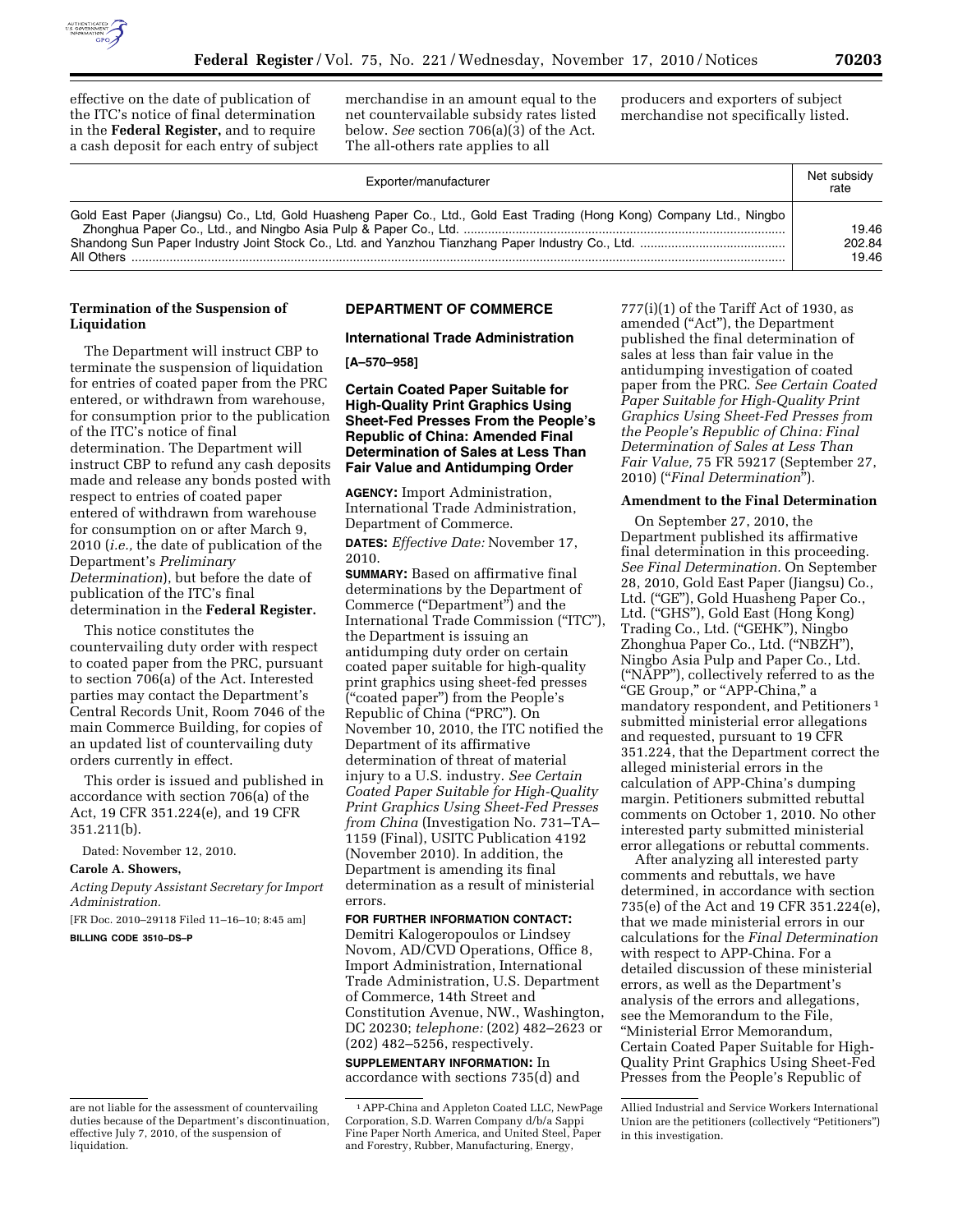China, Final Determination of Sales at Less Than Fair Value,'' dated October 27, 2010 (''Ministerial Error Memo'').

Additionally, in the *Final Determination,* we determined that Shandong Chenming Paper Holdings Ltd. qualified for a separate rate. *See Final Determination.* Because the cash deposit rate for Shandong Chenming Paper Holdings Ltd. was based on the calculated rate of the mandatory respondent, APP-China, and the margin for APP-China has changed since the *Final Determination,* the separate rate has changed as well. *See* Ministerial Error Memo. In addition, one of the

ministerial errors affected the calculation of the labor rate, which was used in the calculation of the PRC-wide rate. Therefore, the PRC-wide rate has also changed since the *Final Determination. See* Ministerial Error Memo. The amended weighted-average dumping margins are as follows:

| Exporter                               | Producer                              | Final<br>percent<br>margin | Amended<br>final<br>percent margin |
|----------------------------------------|---------------------------------------|----------------------------|------------------------------------|
|                                        |                                       |                            |                                    |
|                                        |                                       | 7.60                       | 7.62                               |
|                                        |                                       |                            |                                    |
|                                        | Ningbo Asia Pulp and Paper Co., Ltd.; |                            |                                    |
| Gold East (Hong Kong) Trading Co., Ltd |                                       |                            |                                    |
| Shandong Chenming Paper Holdings Ltd   | Shandong Chenming Paper Holdings Ltd. | 7.60                       | 7.62                               |
|                                        |                                       | 135.83                     | 135.84                             |

\* The PRC-Wide Entity includes Shandong Sun Paper Industry Joint Stock Co., Ltd., Yanzhou Tianzhang Paper Industry Co., Ltd., Shandong International Paper and Sun Coated Paperboard Co., Ltd., International Paper and Sun Cartonboard Co., Ltd. (collectively ''Sun Paper Companies'').

#### **Antidumping Duty Order**

On November 10, 2010, in accordance with section 735(d) of the Act, the ITC notified the Department of its final determination in this investigation. In its determination, the ITC found a threat of material injury. According to section 736(b)(2) of the Act, duties shall be assessed on subject merchandise entered, or withdrawn from warehouse, for consumption on or after the date of publication of the ITC's notice of final determination if that determination is based on the threat of material injury and is not accompanied by a finding that injury would have resulted without the imposition of suspension of liquidation of entries since the Department's preliminary determination. In addition, section 736(b)(2) of the Act requires U.S. Customs and Border Protection (''CBP'') to refund any cash deposits or bonds of estimated antidumping duties posted since the preliminary antidumping determination if the ITC's final determination is threat-based. Therefore, in accordance with section 733(d) of the Act and our practice, we will instruct CBP to terminate the suspension of liquidation and to liquidate, without regard to antidumping duties, unliquidated entries of coated paper from the PRC entered, or withdrawn from warehouse, for consumption on or after May 6, 2010,2 and before the date of publication of the ITC's final determination in the **Federal Register**.

Suspension of liquidation will continue starting the date of publication of the ITC's final determination in the **Federal Register**. *See* the Continuation of Suspension of Liquidation section below.

#### **Scope of the Order**

The merchandise covered by this order includes certain coated paper and paperboard 3 in sheets suitable for high quality print graphics using sheet-fed presses; coated on one or both sides with kaolin (china or other clay), calcium carbonate, titanium dioxide, and/or other inorganic substances; with or without a binder; having a GE brightness level of 80 or higher; 4 weighing not more than 340 grams per square meter; whether gloss grade, satin grade, matte grade, dull grade, or any other grade of finish; whether or not surface-colored, surface-decorated, printed (except as described below), embossed, or perforated; and irrespective of dimensions (''Certain Coated Paper'').

Certain Coated Paper includes (a) coated free sheet paper and paperboard that meets this scope definition; (b) coated groundwood paper and paperboard produced from bleached chemi-thermo-mechanical pulp

(''BCTMP'') that meets this scope definition; and (c) any other coated paper and paperboard that meets this scope definition.

Certain Coated Paper is typically (but not exclusively) used for printing multicolored graphics for catalogues, books, magazines, envelopes, labels and wraps, greeting cards, and other commercial printing applications requiring high quality print graphics.

Specifically excluded from the scope are imports of paper and paperboard printed with final content printed text or graphics.

As of 2009, imports of the subject merchandise are provided for under the following categories of the Harmonized Tariff Schedule of the United States (''HTSUS''): 4810.14.11, 4810.14.1900, 4810.14.2010, 4810.14.2090, 4810.14.5000, 4810.14.6000, 4810.14.70, 4810.19.1100, 4810.19.1900, 4810.19.2010, 4810.19.2090, 4810.22.1000, 4810.22.50, 4810.22.6000, 4810.22.70, 4810.29.1000, 4810.29.5000, 4810.29.6000, 4810.29.70, 4810.32, 4810.39 and 4810.92. While HTSUS subheadings are provided for convenience and customs purposes, the written description of the scope of the investigations is dispositive.

### **Continuation of Suspension of Liquidation**

In accordance with section 735(c)(1)(B) of the Act, we will instruct CBP to suspend liquidation on all entries of subject merchandise from the PRC effective the date of publication of the ITC final determination in the **Federal Register**. We will also instruct CBP to require cash deposits equal to the estimated amount by which the normal value exceeds the U.S. price as

<sup>2</sup>*See Certain Coated Paper Suitable for High-Quality Print Graphics Using Sheet-Fed Presses From the People's Republic of China: Notice of Preliminary Determination of Sales at Less Than Fair Value and Postponement of Final Determination,* 75 FR 24892 (May 6, 2010).

<sup>&</sup>lt;sup>3</sup> "'Paperboard' refers to Certain Coated Paper that is heavier, thicker and more rigid than coated paper which otherwise meets the product description. In the context of Certain Coated Paper, paperboard typically is referred to as 'cover,' to distinguish it from 'text.''

<sup>4</sup>One of the key measurements of any grade of paper is brightness. Generally speaking, the brighter the paper the better the contrast between the paper and the ink. Brightness is measured using a GE Reflectance Scale, which measures the reflection of light off of a grade of paper. One is the lowest reflection, or what would be given to a totally black grade, and 100 is the brightest measured grade.